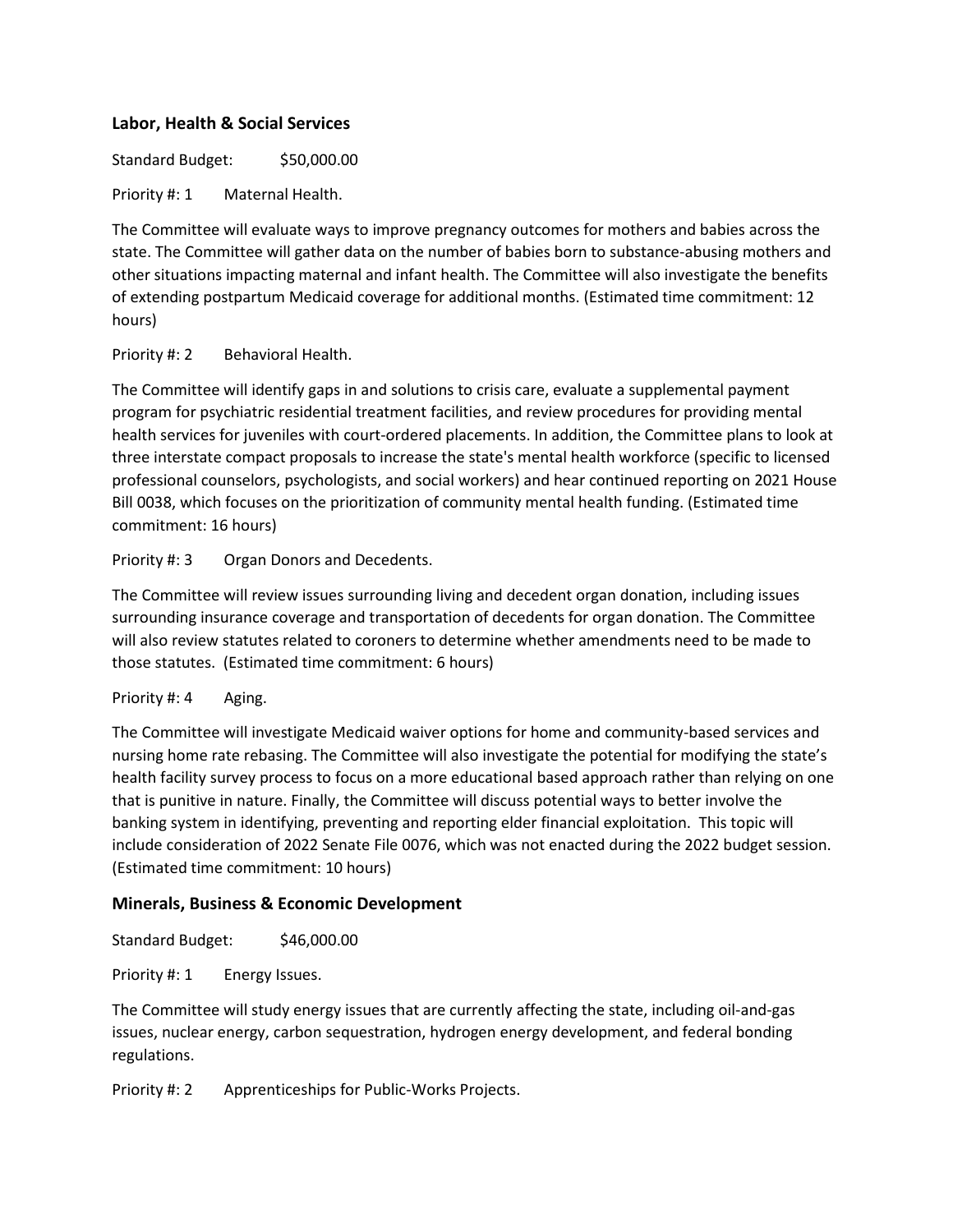The Committee will study current law on apprenticeships for public-works projects and consider whether statutory changes are needed to make the apprenticeship program more effective.

Priority #: 3 Industrial Siting Act.

The Committee will comprehensively review the industrial siting process outlined in Wyoming statute, including local impact assistance payments.

Priority #: 4 Repurposing of Industrial Sites.

The Committee will explore options for repurposing industrial sites for other industrial and commercial purposes.

Priority #: 5 Deregulated Power Zones.

The Committee will study the necessity for deregulated power zones and what statutory changes are needed to make these zones an attractive economic-development opportunity, including for giga-scale projects.

Priority #: 6 Committee Reports.

The Committee will receive reports from various agencies as required by law and take legislative action to address the reports if necessary or required.

#### **Judiciary**

Standard Budget: \$49,500.00

Priority #: 1 Trespass.

The Committee will receive reports and recommendations from stakeholders regarding Wyoming's law on trespass.

Priority #: 2 Review of Recent Court Opinions.

The Committee will study and consider recent opinions where courts interpreted Wyoming statutes, noted the absence of legislative action, or called for legislative action.

Priority #: 3 Treatment Courts and Substance Abuse Issues.

The Committee will review treatment courts and consider transferring their functions and oversight to the Judicial Branch, the 24/7 sobriety program, and substance-abuse issues during pregnancy.

Priority #: 4 Office of Guardian ad Litem-Statutory References.

The Committee will review statutes related to the Guardian ad Litem program and update statutes to reflect the Office's duties.

Priority #: 5 Custodians of Criminal History Records-Safeguards.

The Committee will consider whether additional safeguards are needed for criminal history information that is disseminated.

Priority #: 6 Vulnerable Persons and Professions/Sentence Enhancement.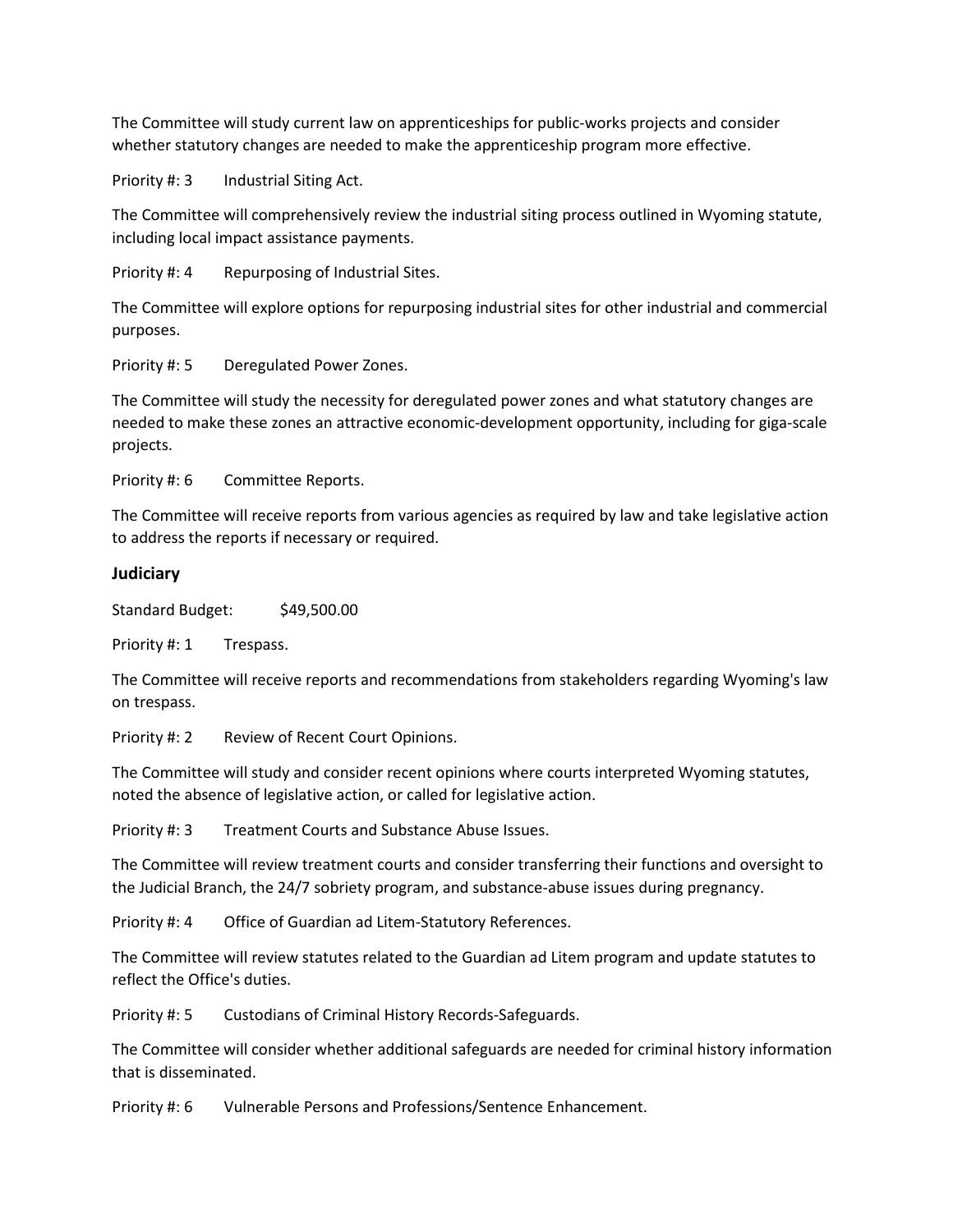The Committee will review and consider whether changes to criminal penalties, including sentence enhancements, are needed to protect vulnerable persons and professions. The Committee will coordinate with the Joint Labor, Health and Social Services Interim Committee in reviewing 2022 Senate File 76 (Financial exploitation of vulnerable adults).

Priority #: 7 Safety of Crosswalks.

The Committee will review the law relating to the safety of crosswalks and consider whether legislation is necessary to improve the safety of students and persons using crosswalks.

Priority #: 8 State Park Rangers/Retirement Participation as Law Enforcement Officers.

The Committee will review and consider whether Rangers within the Department of State Parks and Cultural Resources should be included within the Wyoming Retirement Act.

Priority #: 9 Judicial Branch Updates.

The Committee will receive reports and updates from the Judicial Branch and will consider and sponsor necessary legislation identified after reviewing the reports.

Priority #: 10 Agency Reports and Reviews.

The Committee will receive reports from various agencies and consider legislation in response to those reports.

## **Appropriations**

Standard Budget: \$60,000.00

Priority #: 1 State Employee Compensation.

The Committee will monitor the distribution of increased compensation provided under Section 319 of the 2022 Budget Bill (2022 Wyoming Session Laws, Chapter 51); review the distribution methodologies employed by the executive branch, higher education institutions, and the judicial branch for the increased compensation; and review positions with particular recruitment and retention challenges, e.g., highway patrol officers. The Committee anticipates a consideration of the contract market comparison ("Hay study"), evaluation of additional appropriations to bring positions closer to market, and approaches to distribute future compensation increases. The Committee will also receive updates on reserve balances of the Employees and Officials Group Insurance (EGI) program and consider: (a) actuarial analysis of the reserves and approaches to stabilize premium volatility; and (b) high and low threshold reserve amounts that would need to be violated prior to increasing or decreasing premiums or modifying benefit structures. This topic may result in legislation sponsored by the Committee for the 2023 General Session.

Priority #: 2 Enterprise Technology Services (ETS).

The Committee will continue its systematic and comprehensive review of the structure and services provided by ETS. The 2020 study by an independent consultant (BerryDunn) identified capability gaps and deficiencies that have yet to be fully addressed. Components of this review would include the State's cybersecurity posture and oversight, the ability and incentive for ETS to seek and distribute grant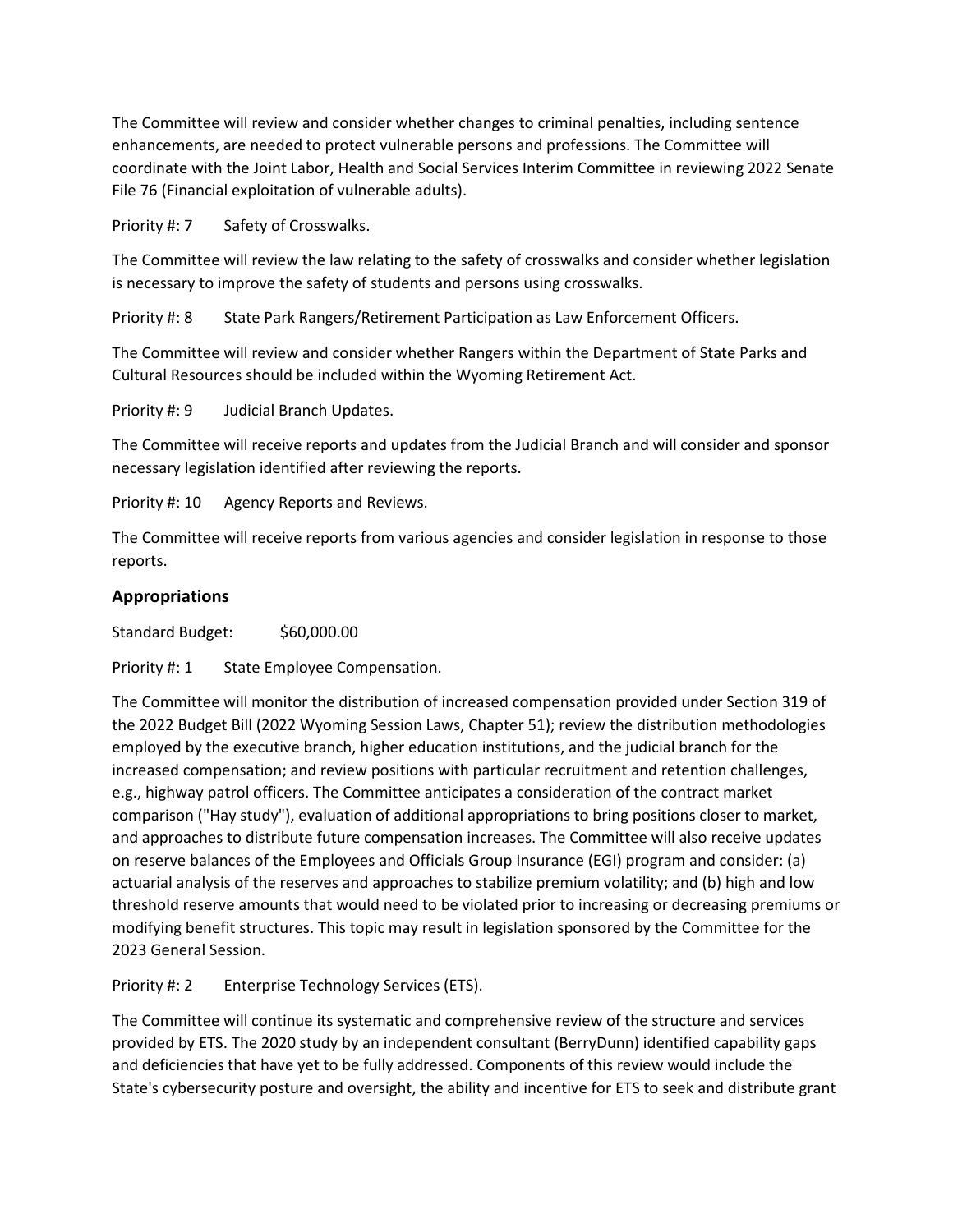funding, and implementation requirements to support organizational recommendations, including implementation of the ETS "computer technology" position study and the most effective location for the positions, e.g., within agencies or ETS. This topic may result in legislation sponsored by the Committee for the 2023 General Session.

#### Priority #: 3 State Loan Programs.

The Committee will review various state loan programs targeted to political subdivisions for consistency of terms, conditions and applications. The Committee will consider the range of loan programs administered by various state agencies, including the Wyoming Business Council, Office of State Lands and Investments, and Water Development Commission to provide improved processing and more uniform loan terms and conditions. The topic may result in legislation for the 2023 General Session.

## Priority #: 4 Streamline School Capital Construction Account Funding, and Other Funds.

In order to streamline the funding for the School Capital Construction Account, the Committee, in conjunction with the Select Committee on School Facilities, will consider the existing, biennial transfers required to support revenues sufficient to cover biennial school capital construction expenses. In relation to 2022 HB 34, State funds-investments and distributions, the Committee will consider the deposit and need to transfer state royalties from the School Lands Mineral Royalties Account and to transfer investment income from the School Major Maintenance Subaccount within the Strategic Investments and Projects Account to the School Capital Construction Account. The Committee will use the information gathered within this topic to consider the consolidation of other investable funds, beyond school capital construction, by combining existing funds, developing subaccounts, or combining the investment of funds to facilitate accounting and improve investment performance in an increasing interest rate environment. The topic may result in legislation for the 2023 General Session.

## Priority #: 5 Gaming Commission.

Working with the Joint Revenue Committee, the Committee will review gaming and the operations of the Gaming Commission. This topic will include a broad overview of gaming in Wyoming and issues that need to be clarified as the result of the passage of bills authorizing skill-based amusement games and on-line sports wagering. The Committee will also consider the appropriateness and feasibility of housing the Gaming Commission within the Department of Revenue.

Priority #: 6 Statutory Responsibilities and Reports.

The Committee will receive dozens of reports required by legislation from state agencies, as provided by law. In particular,

(a) The Committee will receive and provide a recommendation on the K-12 external cost adjustment (ECA) in accordance with W.S. 21-13-309(o). For this subtopic, the Committee proposes to meet remotely for one-half day in October with the Joint Education Interim Committee to receive consultant, Department of Education, and legislative staff reports.

(b) The Committee will monitor the allocation and expenditure of authorized American Recovery Plan Act (ARPA) funding as well as funding opportunities and expenditures directed through the State resulting from direct and competitive allocations under the federal Infrastructure Investment and Jobs Act.

(c) The Committee will receive a report from the University of Wyoming on general education and other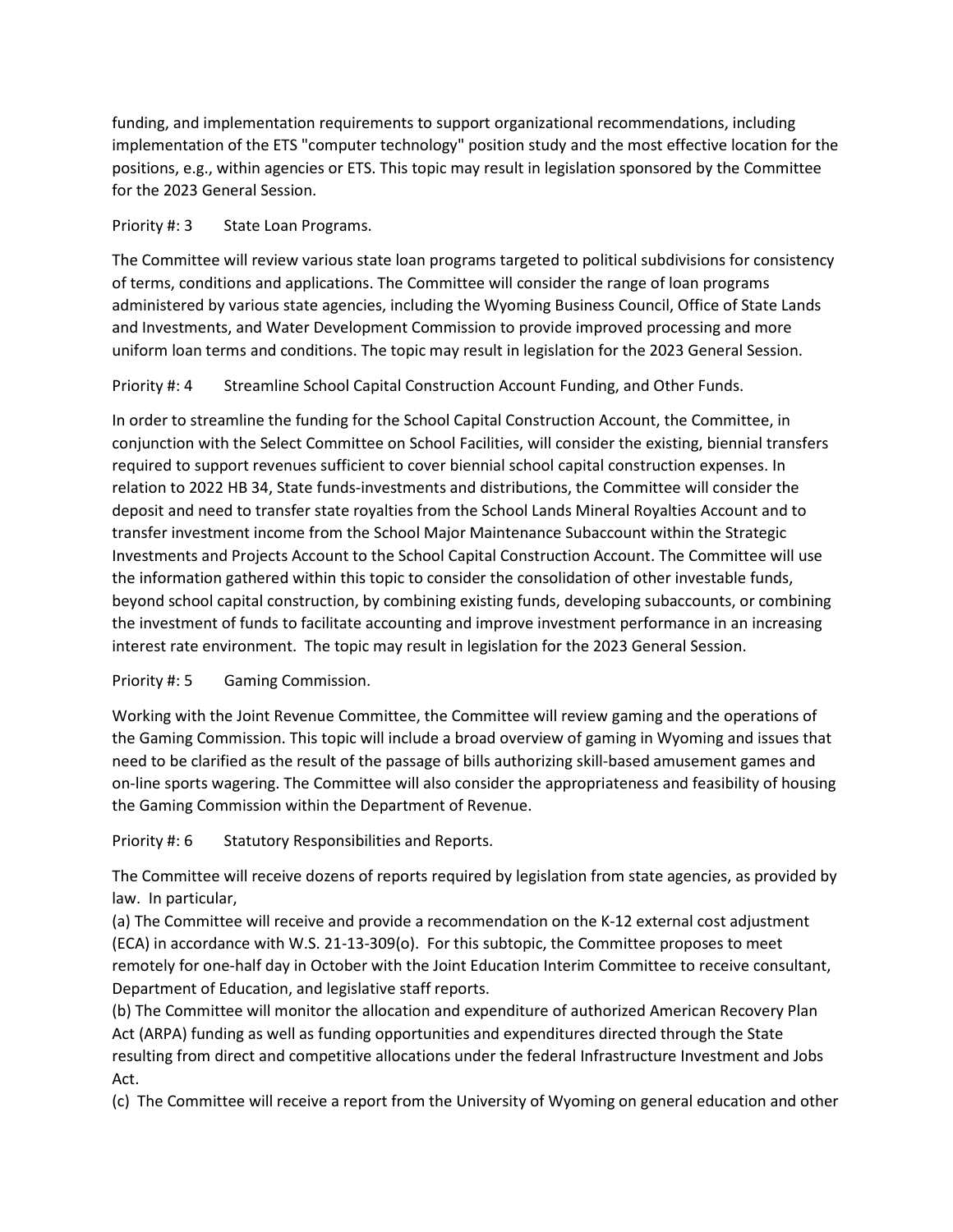requirements for students that may be required and whether there are any inherent incentives or disincentives with the requirements, especially related to class registration.

(d) The Committee anticipates receiving an update on any legislation forwarded by the Select Committee on Capital Financing and Investments that could impact the liquidity of invested funds, cash budgeting, or revenue from investments.

Priority #: 7 Fiscal Data Book.

The Committee will continue its review of the Legislative Service Office (LSO) Data Book and updated website to further improve the presentation of state fiscal conditions and user interaction with state fiscal data through a working group.

#### **Revenue**

Standard Budget: \$50,000.00

Priority #: 1 Property Tax Issues.

The Committee will review issues related to property taxes including consideration of property tax relief programs, the State Board of Equalization, property taxes on second homes, and property tax administration in general. This topic will also include a review of governmental property tax exemptions and how those are applied.

Priority #: 2 Revenue for K-12 Education.

The Committee, in conjunction with the Joint Education Committee, intends to solicit and investigate ideas for sustainable, long-term revenue sources for K-12 education. The Committee hopes to identify one or two options to provide at least fifty million dollars in revenue for K-12 education.

Priority #: 3 Continuation of 2021 Interim Topics.

The Committee will continue discussions on several topics that were under consideration during the 2021 interim including electricity taxation, Medicaid expansion including consideration of using a provider tax to pay for the ten percent (10%) state share, and bills that were tabled in the 2021 interim related to sales tax exemptions on services, digital streaming services and the corporate income tax.

Priority #: 4 State Lands.

The Committee will study and propose solutions to maximize returns from valuable state land parcels.

Priority #: 5 Gaming Commission.

The Committee will review gaming and the operations of the Gaming Commission. This topic will include a broad overview of gaming in Wyoming and issues that need to be clarified as the result of the passage of bills authorizing skill-based amusement games and on-line sports wagering. This topic will also include consideration of whether it would be appropriate to house the Gaming Commission within the Department of Revenue which is reportedly the structure used in several other states.

Priority #: 6 Limited Liability Companies and Private Trusts.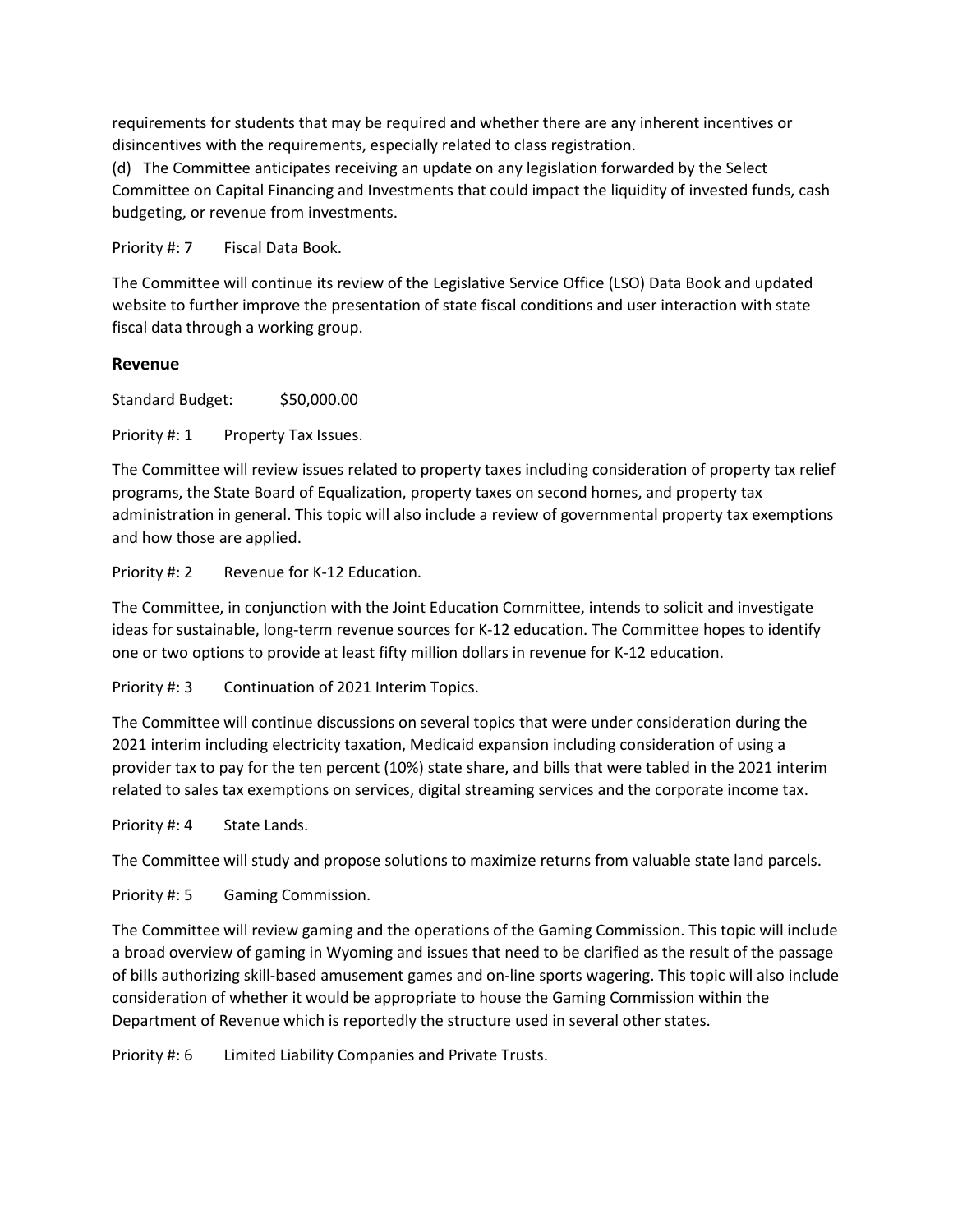This topic will include a review of Wyoming's trust laws to determine if they are in the State's interest or if there is potential to generate revenue through the large private trusts that are currently operating in Wyoming.

Priority #: 7 Tobacco Taxes.

The Committee will review tobacco taxes including taxes on cigarettes, cigars, electronic cigarettes, and vapor material. This topic will include consideration of a cap on the current tax as applied to premium cigars.

Priority #: 8 Local Government Revenue Options.

The Committee will consider suggestions from interested stakeholders on revenue sources for local governments. This topic will include a review of 2022 House Bill 41, Special taxation zone-optional tax.

Priority #: 9 988 Suicide Lifeline Funding.

This Committee will review options for sustainable funding for the 988 Suicide Lifeline. The 988 Lifeline is currently funded with ARPA funds.

Priority #: 10 Legislative Stabilization Reserve Account.

The Committee will review the revenue flows related to the operation of the legislative stabilization reserve account or LSRA.

#### **Education**

Standard Budget: \$50,000.00

Priority #: 1 Education Programs in Primary Grades (K-3).

The Committee will study education programs for primary grades (K-3), including reading and literacy. This topic is an extension of the Committee's 2021 interim topic to study the K-3 reading assessment and intervention program. This effort will expand the Committee's 2021 interim work to include review of the basket of goods, the content and performance standards, and the assessment instruments for grades K-3. The Committee will explore the impact of class size, virtual education, technology, and the COVID-19 pandemic on literacy in primary grades. Senate File 32, enacted during the 2022 Budget Session, requires a series of reports from the State Superintendent of Public Instruction in connection with the K-3 reading assessment and intervention program. The Committee will receive and consider those reports as part of this interim topic.

Priority #: 2 Recruiting and Retaining School District Personnel.

The Committee will explore recruitment and retention of school district personnel. The Committee will assess data related to the exit of school district personnel and review prior labor market studies. The Committee will also receive information from the University of Wyoming on the teacher preparation program, including the student teaching requirements as compared to teacher apprenticeship programs utilized in other states. The Committee will study the teacher certification process with the assistance of Professional Teaching Standards Board. As part of this interim topic, the Committee will review the school funding model and allocation of resources by school districts.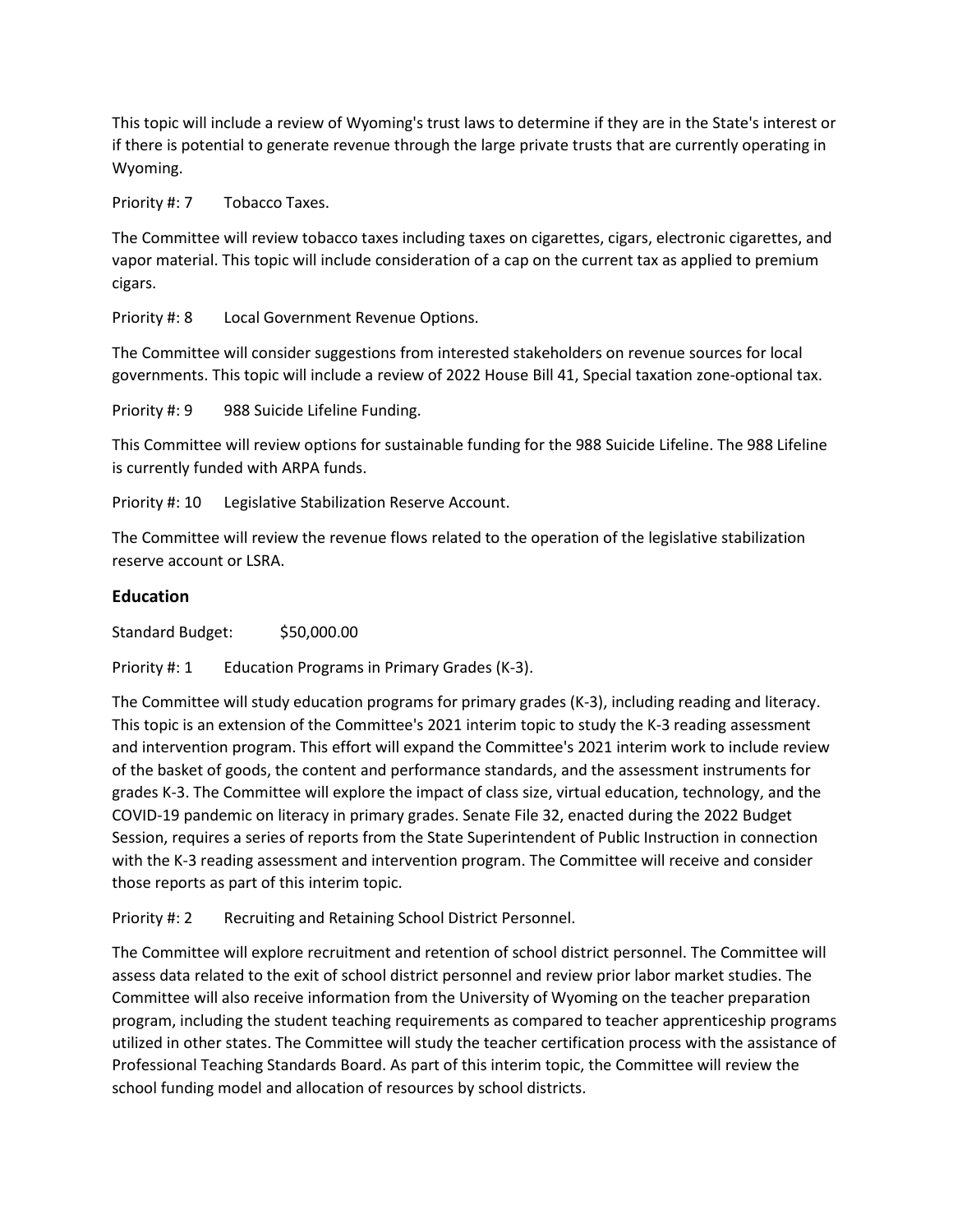#### Priority #: 3 Higher Education.

The Committee will review higher education funding, with emphasis on the community college funding model and funding sources, both operational and capital construction. As part of this effort, the Committee will analyze the courses offered, service areas, and student demographics of Wyoming's community colleges. The Committee will receive information related to the Wyoming Innovative Partnership program and explore the partnerships between the workforce and post-secondary education contemplated under that program.

# Priority #: 4 K-12 Education Funding.

The Committee will explore a variety of issues related to K-12 funding and school finance. The Committee will study the funding and expenditures associated with career technical education and virtual education programs administered by school districts. The Committee will also review the pupil transportation program and explore alternative programs that may result in cost-savings and efficiencies in this area. The Committee will study the funding, governance structure, and educational programs administered by boards of cooperative educational services under W.S. 21-20-101 et seq. and 21-20-201 et seq. The Committee will receive annual reports related to the education resource block grant model required under W.S. 21-13-309(o) and (u).

# Priority #: 5 K-12 Education Governance.

The Committee will study the governance structure of Wyoming school districts. As part of this effort, the Committee will explore the need for a process to review school district decisions, which includes the ability to report violations of the law to the appropriate authorities for criminal prosecution. The Committee will also study the statutes governing expulsion and suspension of students and district practices and data in this area. The Committee will also review the process school districts utilized to implement the statewide student content and performance standards through the selection of curriculum and learning materials and how public involvement is utilized in this process.

## Priority #: 6 School Choice.

The Committee will study the ability to provide educational options that can be offered separate and apart from the public school system for Wyoming's K-12 population. The Committee will receive an update on the administration of the charter school statutes as amended by 2021 Wyo. Sess. Laws, Ch. 169. As part of this topic, the Committee will explore education savings accounts, scholarships, and vouchers to attend private schools and reimburse parents for the cost of home schooling students.

# **Agriculture, State and Public Lands & Water Resources**

Standard Budget: \$45,000.00

Priority #: 1 State Lands Leasing, Disposal and Exchanges.

The Committee will review the procedures for leasing of state lands and update the processes if necessary. In addition to this broad review, the committee will also look at specific subjects. The first is maintaining the balance of the approximately 10,000 acres of state trust lands while possibly disposing of small, isolated parcels of state trust lands and considering existing policy or necessary policy changes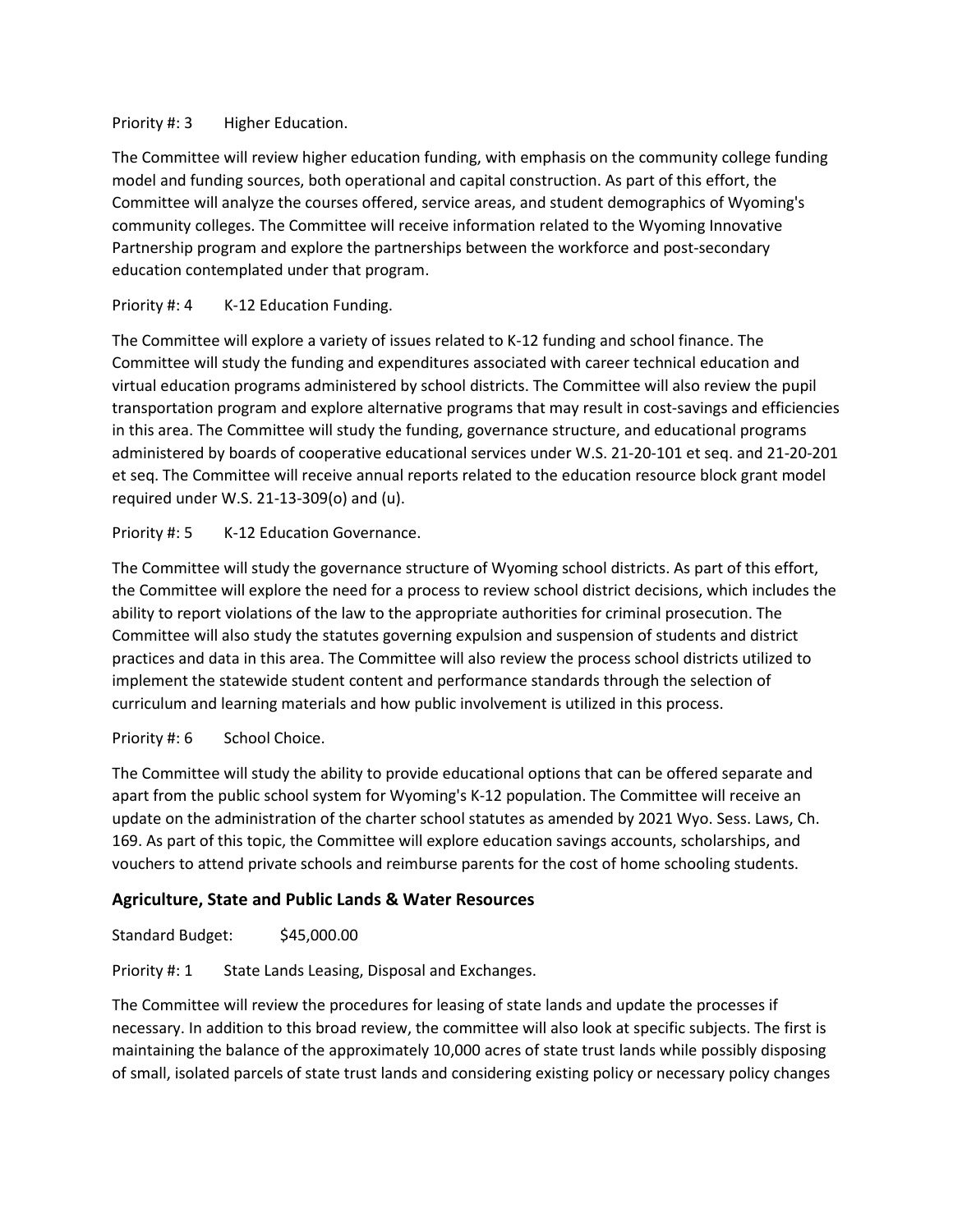to allow for possible additional opportunities and uses. The second is to examine progress and processes for land exchanges between the state of Wyoming and the federal government.

Priority #: 2 Fencing.

The Committee will review and update Wyoming fencing laws and to better define what constitutes a legal fence and where different types of fencing are authorized.

Priority #: 3 Wyoming Livestock Board.

The Committee will review statutes concerning the Wyoming Livestock Board for clarification and updates involving veterinarian and animal health and wellbeing. Additionally, the Committee will work with the Select Committee on Tribal Relations, as needed, on legislation concerning livestock diseases on Tribal land with the assistance of the Wyoming Livestock Board and Wyoming State Veterinarian.

Priority #: 4 Veterinary Technicians.

The Committee will research the role Veterinary Technicians play in the arena of veterinary medicine in the state of Wyoming, the scope of their allowed practice, and the parameters of their licensing.

Priority #: 5 Slow Moving Vehicles.

The Committee will review statutes regarding slow-moving vehicles, which may in some cases be outdated and which may include amending lighting, signage, and marking requirements for agricultural equipment.

Priority #: 6 Wild Horse and Burro Management.

The Committee will follow up on enacted 2022 legislation and continue their efforts coordinating wild horse and burro management among interested government entities, tribes, other states, and organizations.

Priority #: 7 Livestock Definitions.

The Committee will review statutory definitions of livestock. These statutes affect anything from ownership of poultry within special districts to bee farming. The focus will be to review statutes that potentially place an undue burden on livestock ownership outside of traditional agriculture.

Priority #: 8 Agency Reports.

The Committee will receive and consider reports and updates from agencies related to agriculture and state lands, including but not limited to:

- Wyoming Department of Agriculture
- Wyoming State Fair
- Office of State Lands and Investments
- Wyoming Livestock Board
- Wyoming Business Council
- University of Wyoming College of Agriculture and Natural Resources

## **Travel, Recreation, Wildlife & Cultural Resources**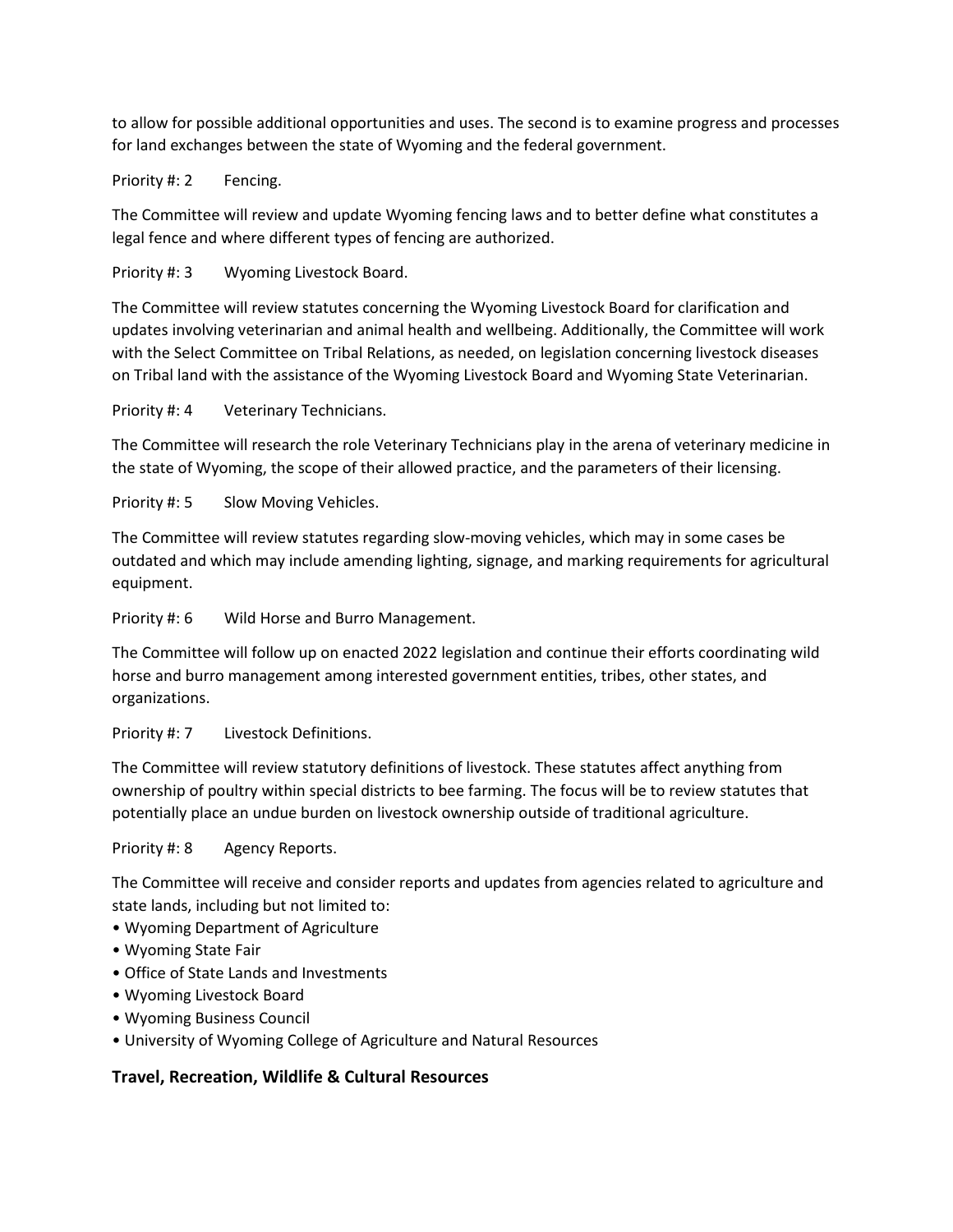Standard Budget: \$46,000.00

Priority #: 1 Wyoming State Parks and Cultural Resources.

The Committee will explore avenues for expanding public trails and pathways to improve active transportation and recreation. The Committee will also receive updates on the work of the Wyoming Cultural Trust Fund and its mission of serving the citizens of Wyoming by supporting Wyoming's culture and heritage. The Committee will also receive updates on the potential establishment of the Sunrise State Archaeological site and on recent developments at Hot Springs State Park in making the park a top tier recreation destination.

Priority #: 2 Wyoming Game and Fish Department.

The Committee will receive updates on the work of the Wyoming Wildlife Taskforce and consider any legislative recommendations the taskforce may have, to include potential modifications to the preference point system for bighorn sheep, moose, mountain goat, grizzly bear and wild bison (the "Big 5"). The Committee will also consider avenues for improving resident draw odds in hard to draw hunt areas for elk, deer and pronghorn, in addition to exploring management and control strategies for elk populations. The Committee will also receive updates on the disposal of wild animal carcasses within townships and cities and discuss related chronic wasting disease concerns. The Committee will also receive information regarding Wyoming's fish hatcheries and rearing stations and their role in supporting quality fishing, native species restoration and fisheries management.

Priority #: 3 Wyoming Office of Tourism.

The Committee will receive updates on the Office of Tourism's efforts to promote Wyoming's unique destinations both in-state, out-of-state and abroad, the office's collaborative work with other agencies in this regard, and how the office's expenditures support the goal of promoting Wyoming as a preeminent tourism destination.

Priority #: 4 Wyoming Geological Information Science Center.

The Committee will receive information on the State plane coordinate system and evaluate whether recent updates by the National Geodetic Survey require statutory changes to ensure the system functions appropriately and accurately reflects surface ownership data and other critical boundaries in the state.

## **Corporations, Elections & Political Subdivisions**

Standard Budget: \$45,000.00

Priority #: 1 Electricity, Telecommunications and Utility Regulation.

The committee will study many aspects of electricity production, including different renewable energy resources and types of generating plants, as well as public utility service in other territories. The committee will look at incentives for innovation in electricity production and the reduction of cross subsidies, in addition to ways to protect ratepayers. The committee will consider whether and to what extent exemptions from the Wyoming Public Records Act should be allowed for industrial-scale infrastructure project permitting.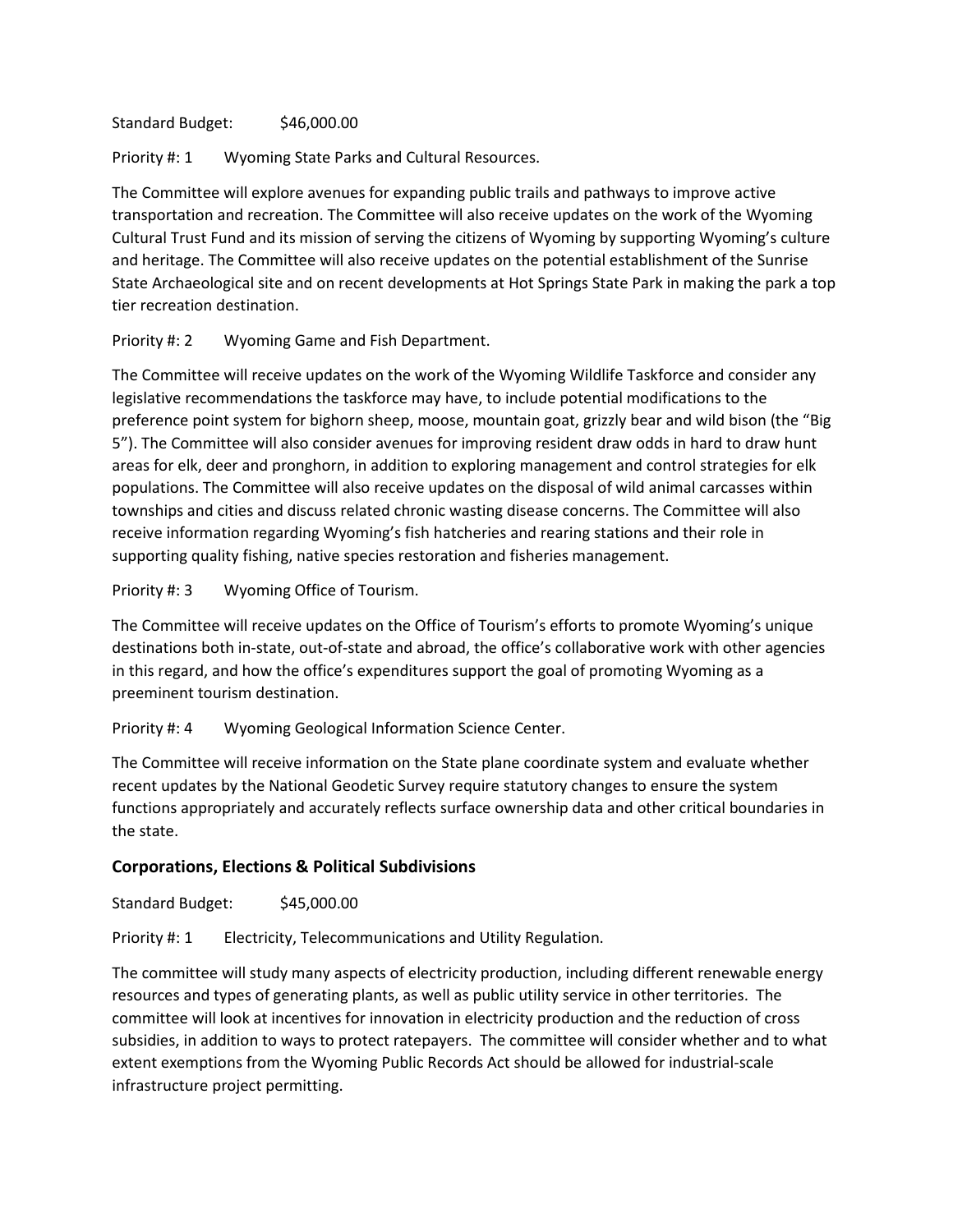The committee will also consider whether the Telecommunications Act, as amended in 2019 Senate File 0019, should be allowed to sunset in 2023, and if not, whether any amendments to the statute are required.

#### Priority #: 2 Workforce Housing.

The committee will study issues related to the lack of workforce housing in Wyoming, including the sources of the problem and the social and economic impacts created by it. The committee will evaluate potential solutions for providing attainable workforce housing throughout the state.

## Priority #: 3 Pharmacy Benefit Managers.

The committee will reevaluate 2022 Senate File 0036, which was not enacted during the 2022 Budget Session. The committee will review the costs associated with the bill, and will ask that various agencies provide empirical evidence as to where the claims for costs originate from and what happens to the money not being paid to local pharmacists.

Priority #: 4 Liquor Laws.

The committee will evaluate whether it is necessary to establish a process to set fees at a fair market value for retail liquor licenses within municipalities, as well as other liquor license issues.

# Priority #: 5 Elections Update/Discussion.

The committee will study various election topics during the interim. Possible topics include open primaries, ranked-choice voting, the possible creation of an independent redistricting commission, election code revisions, redistricting policies going forward, ballot order randomization, nonpartisan local elections and multi-member legislative districts. Additionally, the Committee will include a review of recent judicial decisions on electioneering and the impacts on existing statutes.

Priority #: 6 Unclaimed Property Act.

The committee will evaluate the federal Revised Uniform Unclaimed Property Act to determine whether any recent revisions to the federal act would be applicable and useful to incorporate into the Wyoming Uniform Unclaimed Property Act.

## Priority #: 7 Insurance.

The committee will evaluate Wyoming's insurance code in general as well as the anti-rebating statutes, which prohibit insurance agencies from giving clients anything of value, in an effort to update Wyoming's insurance statutes. The committee will study workers' compensation benefits and consider whether to expand workers' compensation coverage to retail employees, whether to provide coverage for mental injury and whether to increase payouts. The committee will also consider updating medical malpractice claims reporting requirements in order to avoid duplicative reporting by the medical malpractice insurance industry.

## **Transportation, Highways & Military Affairs**

Standard Budget: \$50,000.00

Priority #: 1 Transportation and Highways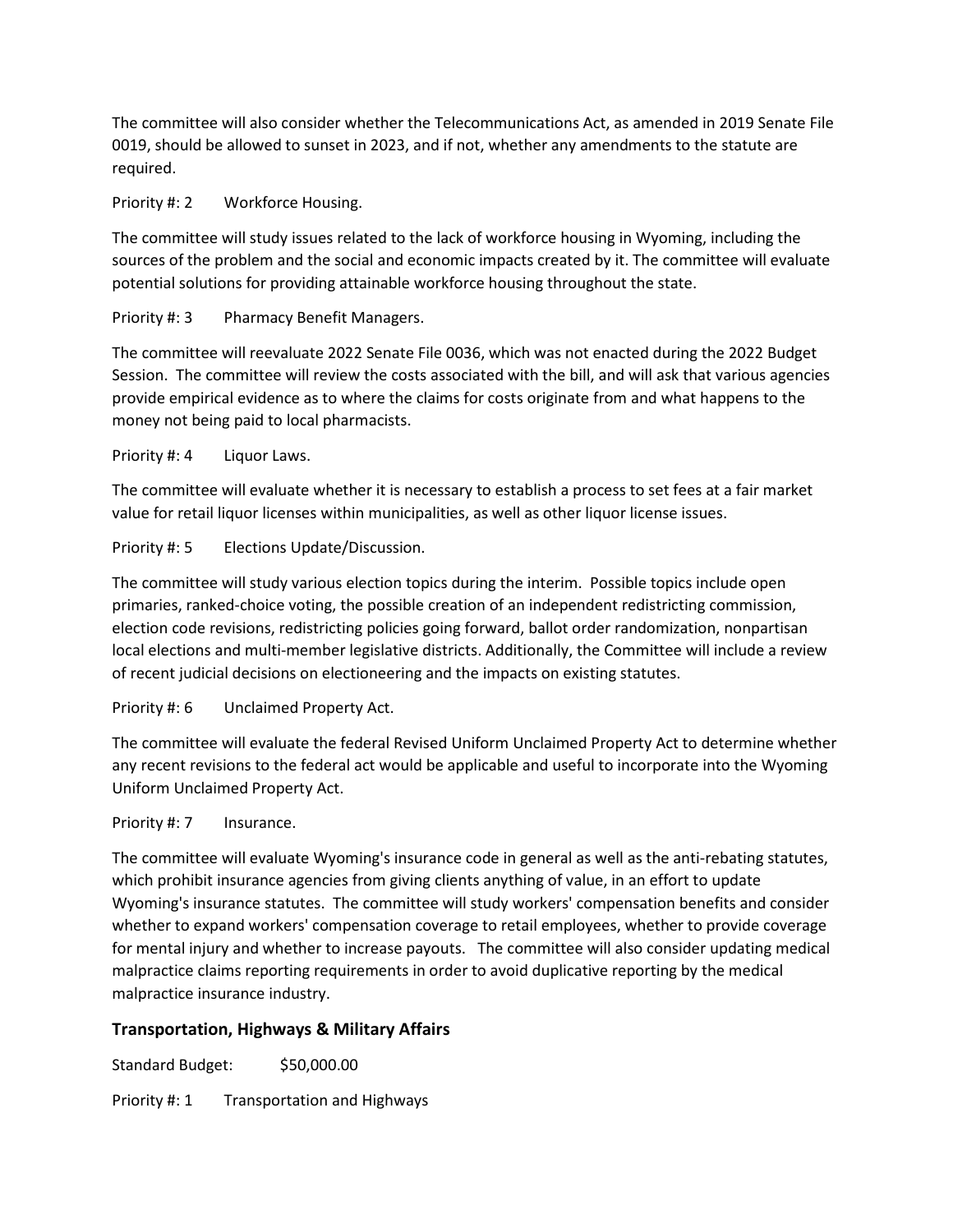Several transportation and highway-related topics have been brought to the Committee's attention that it would like to study and discuss, including:

• Legislation required to facilitate technological advances, including:

o Electric vehicle charging stations and charging corridors;

o Regulation of autonomous vehicles and vehicle platooning, which uses radar and vehicle-to-vehicle communications to form and maintain a tight formation.

• Towing issues with fees and the statutory rotation call list.

• Right of way rules and policies for uses of rights of way.

• Organizational improvements to improve readiness, cost efficiency, public safety, information technology, and communication.

• Enabling and implementing high occupancy vehicle lanes in areas of high traffic congestion, such as near Jackson.

• Possible alternate routes to Interstate 80 between Rock Springs and Green River to reduce traffic congestion and increase safety.

• Road rubbish remediation, particularly involving the Interstate 80 corridor.

• Research the creation and implementation of a county gravel road management system.

• Airport governance and funding, consideration of operations and financing of airports to ensure an efficient transportation system and foster regional and state economic growth.

#### Priority #: 2 Military Affairs.

Several military related topics have been brought to the Committee's attention that it would like to study and discuss, including:

• Assessing options for providing state support for recruitment and retention programs for Wyoming National Guard members to improve National Guard end strength.

• Examining active-duty reform, benefits provided to services members on State Active Duty orders, professional malpractice limitations, and cyber responses, working with the Wyoming Office of Homeland Security.

Priority #: 3 Statute Review and Updates.

The Committee intends to review and update statutes relevant to several transportation, highway, and military related topics that have been brought to the Committee's attention. The Committee expects transportation and highways statute update topics will include:

• Off-road recreational vehicles and trails, vehicle safety equipment and insurance.

• Highway Patrol and other employees compensation and moving expenses.

• Licensing matters, such as permanent registration for trailers, out-of-state commercial vehicle registrations, and how registration and licensing information is passed from county clerks and treasurers to the Wyoming Department of Transportation (WYDOT).

• Emergency medical dispatch certification follow-up on implementing 2021 legislation.

• Agricultural/slow moving vehicles, updating requirements for allowable speeds, safety equipment, signage, and lighting and including examination of weights, heights, widths, and the permitting process. The Committee may coordinate with the Joint Agriculture, State and Public Lands and Water Resources Interim Committee on this topic.

The Committee anticipates that statute update topics for military and veterans will include: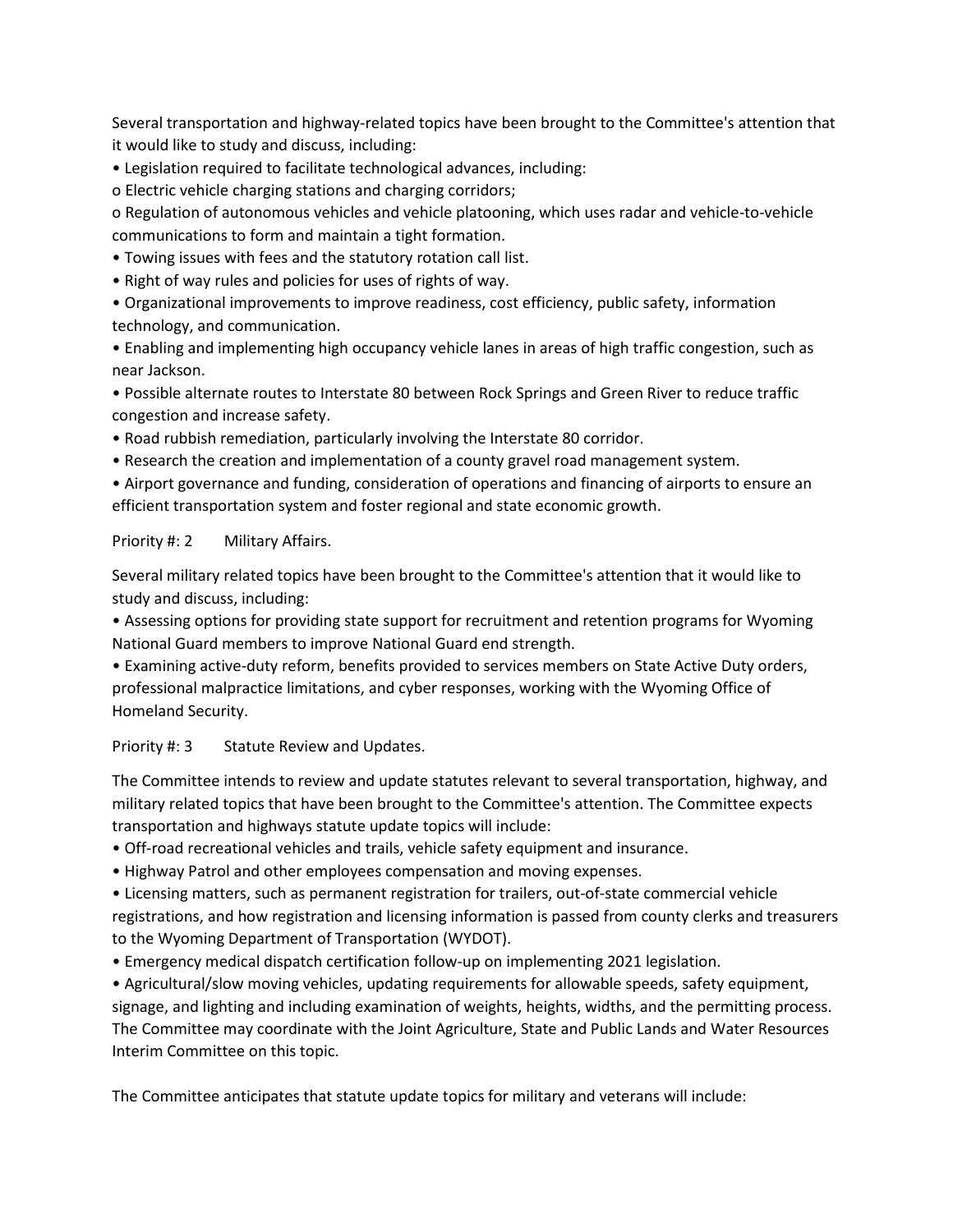- Including the Space Force where appropriate in Wyoming Statutes.
- Suicide prevention and mental health reporting.

Priority #: 4 Reports from Agencies, State and Local Entities.

The Committee receives reports from agencies, including the WYDOT, which includes the Wyoming Highway Patrol and the Public Safety Communications Commission, and the Wyoming Military Department, which includes the Wyoming Veterans Commission. The Committee expects WYDOT and county reporting topics will include highway safety and crashes, passenger safety, pedestrian safety, the replacement of the statewide computer information system (Transportation Information System: TIS), and, with the Wyoming County Commissioner's Association and other stakeholders, updates on WyoLink operations and funding. The Committee anticipates that Military Department reporting topics will include troop deployments and readiness, range management at military training areas, the annual report and the external investigation on sexual harassment, and the status of veterans' care facilities planning and construction.

## **Air Transportation Liaison Committee**

Standard Budget: \$7,500.00

#### **Capitol Interpretive Exhibits and Wayfinding Subcommittee**

Standard Budget: \$25,000.00

#### **Select Committee on Blockchain, Financial Technology and Digital Innovation Technology**

Standard Budget: \$44,000.00

Priority #: 1 Workforce Development.

The Select Committee, in coordination with the Minerals, Business and Economic Development Interim Committee, will receive testimony and review ways to encourage and promote the continued development of a workforce well versed in new and upcoming technologies that can better meet the needs of Wyoming businesses as Wyoming continues to lead the way in blockchain, financial technology and digital innovation.

Priority #: 2 State engagement with Blockchain, Virtual Currencies, and Digital Assets.

The Select Committee will review how the State of Wyoming currently engages with blockchain, virtual currencies and digital assets, and seek ways to benefit Wyoming and its citizens by incorporating and encouraging the use of these technologies throughout the state.

Priority #: 3 Wyoming Stable Token

Governor Gordon vetoed 2022 Senate File 106, the Wyoming stable token act, but vigorously encouraged the Legislature to include it as an interim study to bring a better bill forward. The Select Committee intends to consult stakeholders, review costs of implementation, and otherwise work to address concerns about this legislation in order to bring forward stronger legislation at the 2023 General Session.

Priority #: 4 Digital Identity.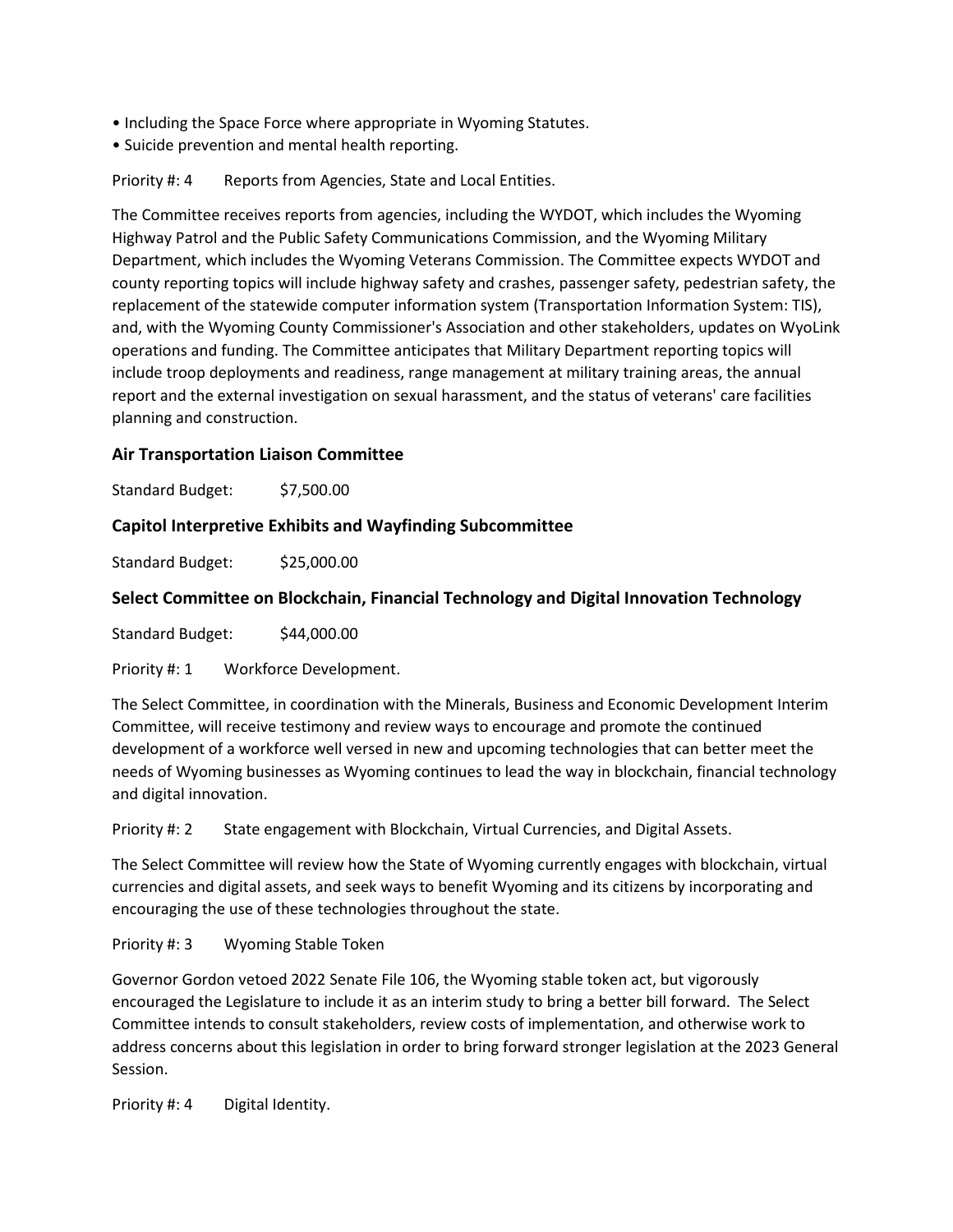The Select Committee will continue hearing testimony and considering draft legislation related to digital identity, including working on legislation concerning data privacy.

Priority #: 5 Digital Assets.

The Select Committee will continue working to identify areas to improve in existing digital asset laws including in the areas of tokenization of property, non-fungible tokens, and intellectual property.

Priority #: 6 Decentralized Autonomous Organizations.

The Select Committee will receive testimony from industry regarding the decentralized autonomous organization supplement and introduce any necessary legislation to improve this law during the 2023 General Session.

#### Priority #: 7 Other Updates

The Select Committee will hear updates on previous work relating to financial technology, a commercial filing system, blockchain legislation nationally and in other states, and continue working to promote and protect the interests of Wyoming citizens in the areas under the Select Committee's purview.

# **Select Committee on Capital Financing & Investments**

Standard Budget: \$35,000.00

Priority #: 1 2021 House Bill 0244 Study.

The Select Committee will continue its work comprehensively studying Wyoming's investment management structure. This topic is a continuation of the study required by 2021 House Bill 244. During the 2021 interim, the Select Committee received a required report from the Investment Funds Committee (IFC) outlining recommendations for improving investment operations in Wyoming. The IFC made significant recommendations to restructure the existing investment office into a separate entity. The IFC further recommended to restructure the IFC into an Investment Funds Board who oversees the independent investment office. The Select Committee will continue to evaluate the IFC's recommendations, including a review of the administrative costs incurred under similar organizational structures.

Priority #: 2 2021 Senate File 0121 Study.

The Select Committee will continue its study of modernizing Wyoming's investment earnings and distributions under 2021 Senate File 121. The Select Committee will continue the two-year study concerning Wyoming's investment earnings as required by 2021 Senate File 121. During the 2022 interim, the Select Committee will consider potential options related to endowment model/total-return investing and modernization of the methods for meeting spending needs through balancing reserves, liquidity, and investment returns for major funds. The Select Committee will continue to consider the impact of income-only spending restrictions. In considering this topic, the Committee will work with the State Treasurer's Office, the Investment Funds Committee, and other stakeholders to identify improved tools and practices. This topic may result in legislation by the Select Committee for the 2023 General Session.

Priority #: 3 Statutory Responsibilities.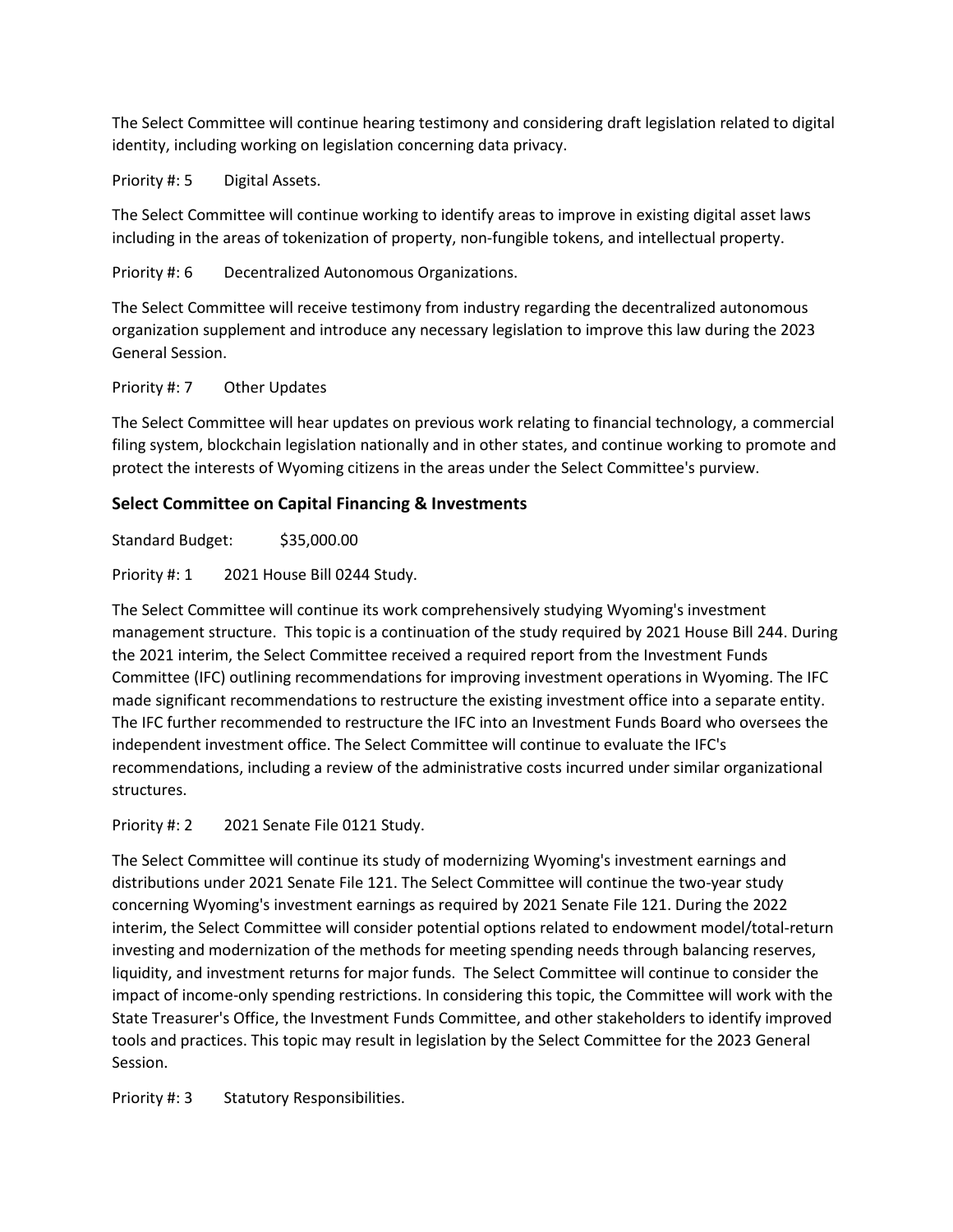The Select Committee will receive reports from state agencies as required and will monitor the state's investment and capital-financing policies. The Select Committee will receive reports and updates, primarily regarding its statutory duties to monitor spending policies and make an annual spending policy report to the Legislature. In addition, 2022 House Bill 0146 and Senate File 0001 require the State Treasurer's Office to report to the Select Committee each quarter to provide a reconciliation of cash and investment earnings. On October 1, 2022, the State Treasurer must report to the Select Committee regarding the steps taken to respond to the operational audit conducted in 2021. The State Treasurer's Office must also report monthly on its accounting system upgrade and work order system implementation.

# Priority #: 4 Impediments to Investment Performance.

The Select Committee will study factors that may contribute to decreased investment performance. Factors that could be a "drag" on investment performance are a concern. The Select Committee will review and study: (a) the statutory provisions for public purpose investments and all other obligations or potential obligations that limit the use or investment of funds in Wyoming's permanent funds; (b) existing and different reserve account levels that provide sufficient liquidity while allowing the highest return possible for expenditure accounts; and (c) the impact of an income focused portfolio compared to a total return portfolio.

# Priority #: 5 Selection Panel for Investment Funds Committee.

The Select Committee will consider changes and updates to the selection panel for the Investment Funds Committee. W.S. 9-4-721 establishes a selection panel that must appoint the voting members to the Investment Funds Committee. The Select Committee will consider revising the statute to include more specificity, including appointment of a chairman of the selection panel, creating a timeline for vacancy appointments, specifying terms of office for selection-panel members, and addressing potential conflicts of interest for selection-panel members.

# Priority #: 6 Performance Compensation.

The Select Committee on Capital Financing and Investments will review the benchmarks, custom benchmarks, measures of risk and methodology for determining performance compensation within the State Treasurer's Office and the Wyoming Retirement System. The Select Committee will consider the appropriate persons to whom performance compensation should be offered and examine how performance compensation is handled by other, comparable organizations.

# Priority #: 7 Cash Based Budgeting.

The Select Committee will study the feasibility of transitioning Wyoming to a cash-based budgeting system. The Select Committee will review cash balances and statutory revenue deposits compared to traditional spending and savings accounts and consider the pros and cons of cash-based budgeting in light of revenue volatility, investment outcomes, and the budgeting process. The Select Committee will identify statutory revisions for budget development, revenue sources, movement of funds, and other changes necessary to implement a biennial or annual cash-based budgeting framework.

# **Select Committee on Legislative Facilities, Technology and Process**

Standard Budget: \$10,000.00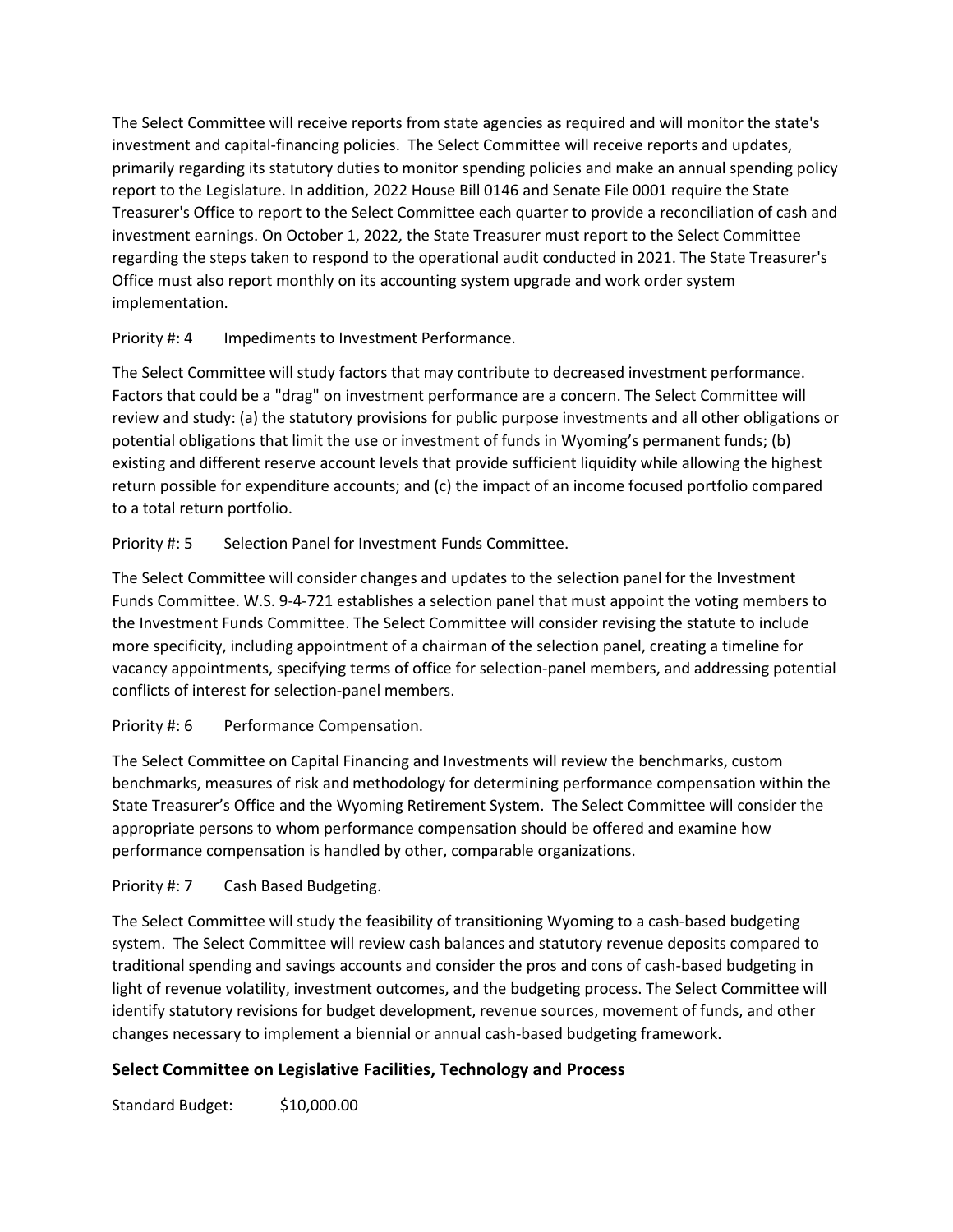Priority #: 1 General Responsibilities Relating to Legislative Technology.

The Select Committee will review the Wyoming Legislature's use of technology, including but not limited to reviewing and updating, as necessary, the Legislature's current information strategy to guide technology development for the legislative branch.

Priority #: 2 General Responsibilities Relating to Legislative Process.

Review and recommend rule and process changes and other innovations to enhance the efficient, open and transparent operations of the Legislature.

Priority #: 3 Website Enhancements.

The Select Committee wishes to continue development of the Legislature's Website, including additional features and enhancements to improve the public's access to the legislative process.

## **Select Committee on School Facilities**

Standard Budget: \$17,000.00

Priority #: 1 Statutory Responsibilities.

The Select Committee is charged by W.S. 28-11-301 with the following obligations: (1) monitor the assessment of statewide school facility needs, the prioritization of those needs and remediation of identified needs as undertaken by the School Facilities Commission (Commission) and State Construction Department (Department); (2) develop knowledge and expertise among its members regarding issues pertaining to school facilities and Commission and Department programs and procedures to maintain statewide facility adequacy; (3) prepare budget recommendations addressing statewide building and facility needs; and (4) review and provide recommendations on proposed commission rules. This work will result in a supplemental budget request made to the Joint Appropriations Committee and the Governor not later than November 1, 2022, pursuant to W.S. 28-11-301(b).

Priority #: 2 Major Maintenance Calculation.

The Select Committee will review the statutory major maintenance calculation, including the ability of a school district to utilize up to 10 percent of the allocation on square footage determined to be an enhancement and the replacement value percentage utilized to determine major maintenance payments. The Select Committee will also consider resources generated by the Education Resource Block Grant Model for routine maintenance and the implications this amount may have on school districts' major maintenance requirements.

Priority #: 3 Facility Planning and Budget Process.

The Select Committee will study the facility planning and budgeting processes outlined in statute and Commission rule and regulation. The Select Committee will explore any cost-savings that may be realized as a result of renovating in comparison to new construction and analyze the potential benefits in appropriating funds for design and construction in a single line item as opposed to the historical practice of appropriating separately for planning, design, and construction.

Priority #: 4 Project Management and Construction Delivery Methods.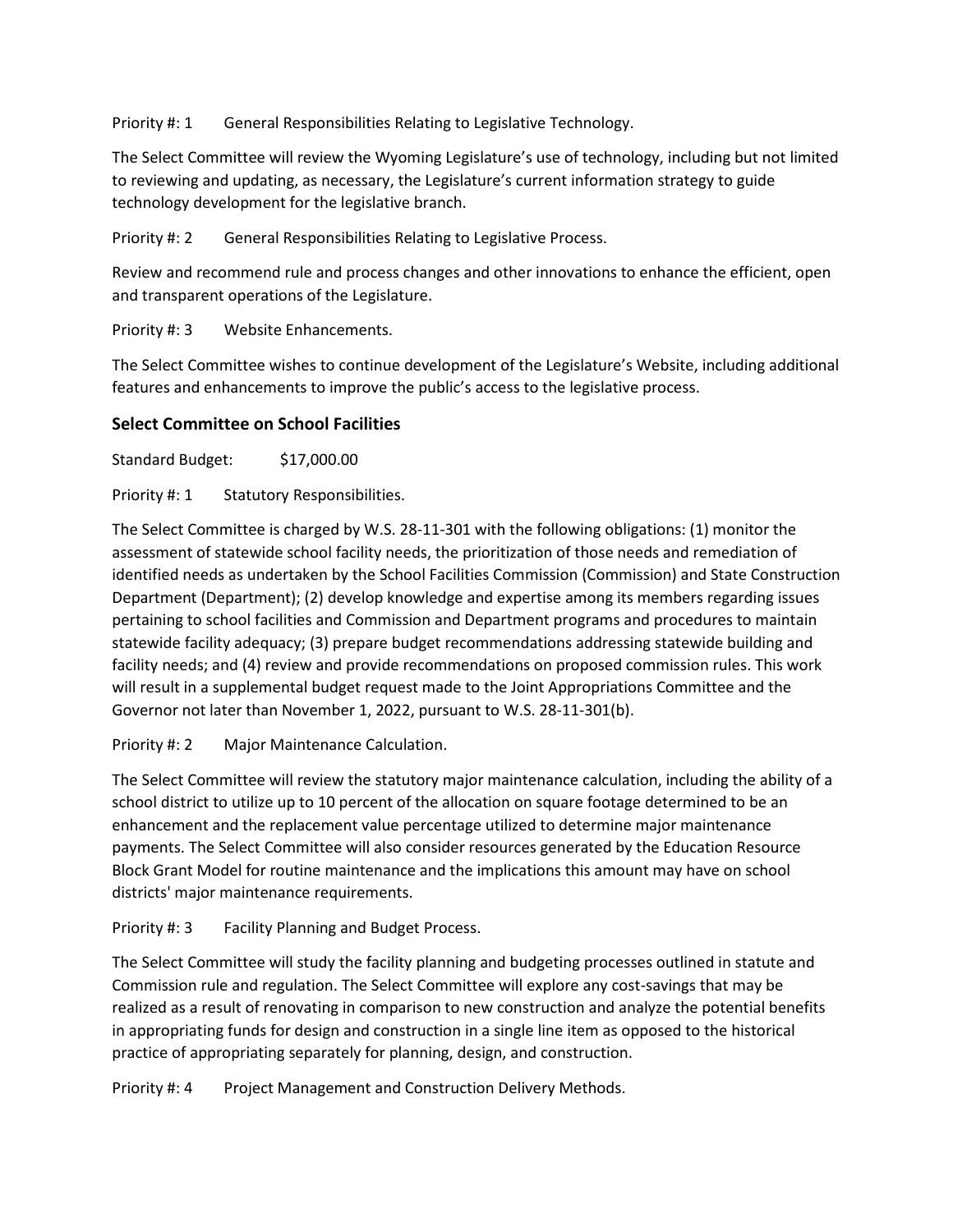The Select Committee will review the statutory authority governing project management and the allowable construction delivery methods authorized. The Select Committee will explore construction delivery methods and identify any statutory amendments that may be necessary to improve the process.

# **Select Committee on Tribal Relations**

Standard Budget: \$15,000.00

Priority #: 1 Promotion of Intergovernmental Relationships.

The Committee will work to facilitate and foster communication and robust working relationships among State, Tribal, Federal, and local entities. This includes encouraging cooperation among agencies, pursuing opportunities for economic growth, and facilitating discussions regarding nondiscrimination and wellbeing for citizens on the Reservation and in neighboring communities. Specific topics to be discussed include:

o Missing and murdered indigenous persons – updates on efforts to improve the tracking and recovery of missing and murdered indigenous persons, including a software system that alerts local law enforcement when a person goes missing, developments from the Governor's task force and cooperation among law enforcement agencies;

o Cross-deputization fish and game – consider working cooperatively to stop illegal taking of animals in Wyoming; consider Michigan's (and other states') cross deputization for state game wardens to enforce Tribal fish and game code and Tribal game wardens to enforce state game and fish laws;

o Review internet sales tax collection by the state and how online tax is identified for sales generated on the Reservation, distribution of internet sales tax collected from sales generated on the Reservation back to the Tribes, sales tax exemptions for Tribal members making internet purchases from locations on the Reservation and from other locations in the state. Research other states, including South Dakota's online taxation exemption.

Priority #: 2 Infrastructure, Land and Resources.

o Feral horse management – understand population maintenance issues, over foraging and protection of critical habitat; consider cooperation in management efforts such as solutions unique to the Reservation, 2022 HB0005, and 2022 SF0009;

o Livestock infectious disease control – communication among the Wyoming Livestock Board, State Game and Fish, Tribal Fish and Game, the Governor's office, and Tribes regarding interjurisdictional infectious disease management in livestock, elk, and bison and revisit 2022 HB0011; o Consider and discuss developments and updates including:

-Solid waste disposal and clean-up matters and Tribal Environmental Quality Commission; -Off-reservation hunting lawsuits.

Priority #: 3 Health and Education.

o Tour and discuss programs, facilities, and recruitment and retention for Native American students at the University of Wyoming and Central Wyoming Community College;

o Education about other states' mirror Indian Child Welfare Act (ICWA) legislation;

o Updates on efforts for obtaining federal reimbursements through Title IV-E of the Social Security Act.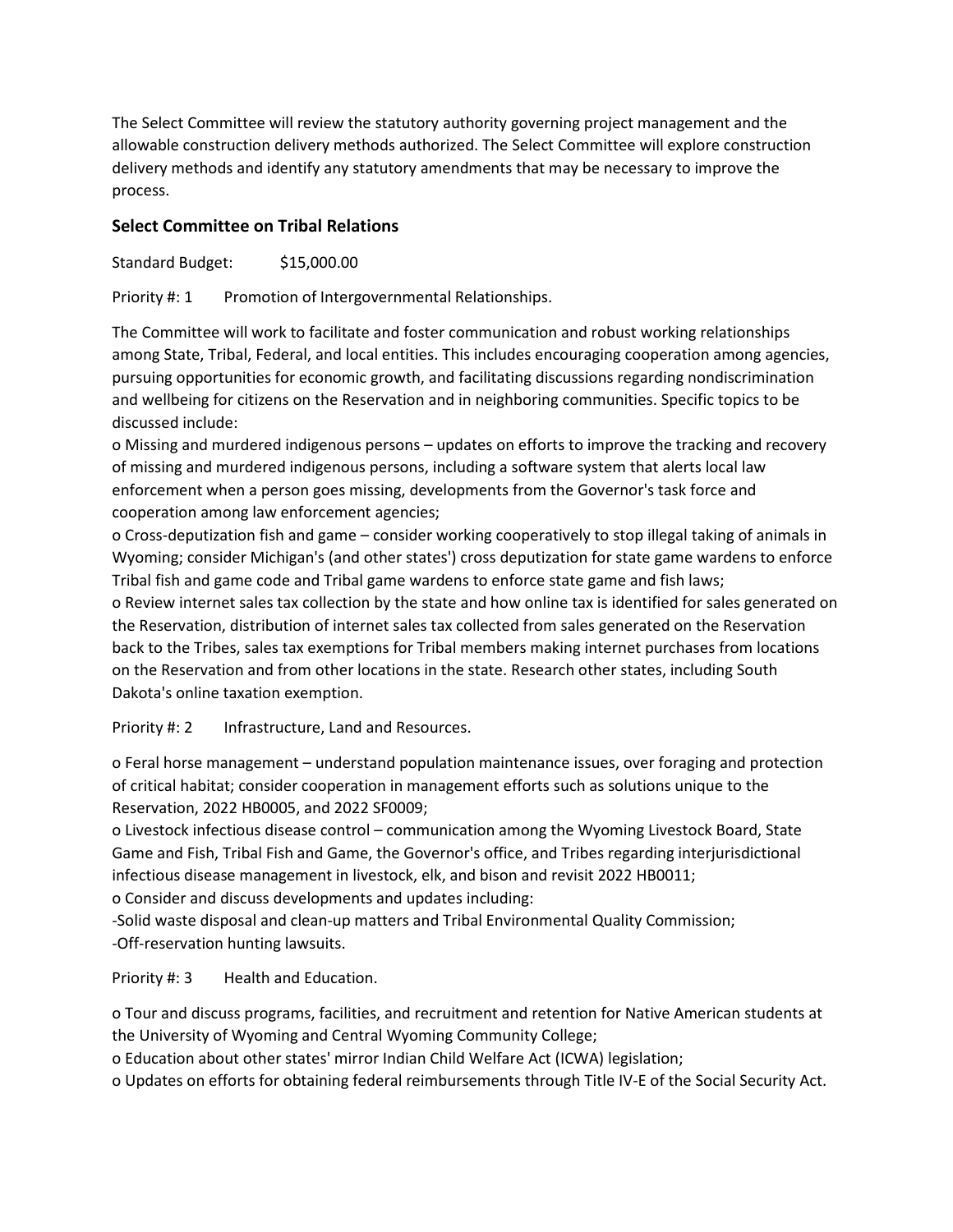## **Select Federal Natural Resource Management Committee**

Standard Budget: \$10,000.00

Priority #: 1 Statutory Responsibilities.

The Select Federal Natural Resource Management Committee is required by statute to review federal policies or actions that may impact the management, development, or use of the state's natural resources. The Committee is also authorized to develop and introduce legislative responses to federal policies and actions that are necessary to protect the state's interests, including issues related to the structure of ownership of federal lands within the state.

# **Select Natural Resource Funding Committee**

Standard Budget: \$10,000.00

Priority #: 1 Large Project Funding Legislation.

The Committee will review grant applications for large projects recommended by the Wyoming Wildlife and Natural Resource Trust Account Board and sponsor legislation to fund projects based on available funds. This topic represents the Committee's responsibilities under W.S. 28-11-401(b) to review and sponsor legislation for Board-recommended large projects.

Priority #: 2 Review of Ongoing Projects.

The Committee will tour ongoing large projects funded in previous years to ensure funds are being expended properly and to monitor project progress. The Committee will also likely receive updates from stakeholders and the public on the impact of these projects.

Priority #: 3 Codification of the Rocky Mountain Power Project Account.

The Committee will consider codifying the rocky mountain power project account as created in section 322 of 2022 Wyoming Session Laws, Chapter 51. This topic relates to the Committee's responsibilities as this newly created account appropriates funds to the Wyoming Wildlife and Natural Resource Trust Account Board which may impact the Committee's legislative action.

## **Select Water Committee**

Standard Budget: \$41,000.00

Priority #: 1 Statutory Responsibilities.

The Select Water Committee is required by statute to monitor the water development program, review project contracts and prepare annual legislation. The Committee is also required by statute to review and make recommendations regarding the project funding list under the Safe Drinking Water Revolving Fund program. The Committee also intends to review the statutory interest rate for loans made under the Wyoming Water Development Program for necessary changes.

Priority #: 2 Pilot Water Conservation Program.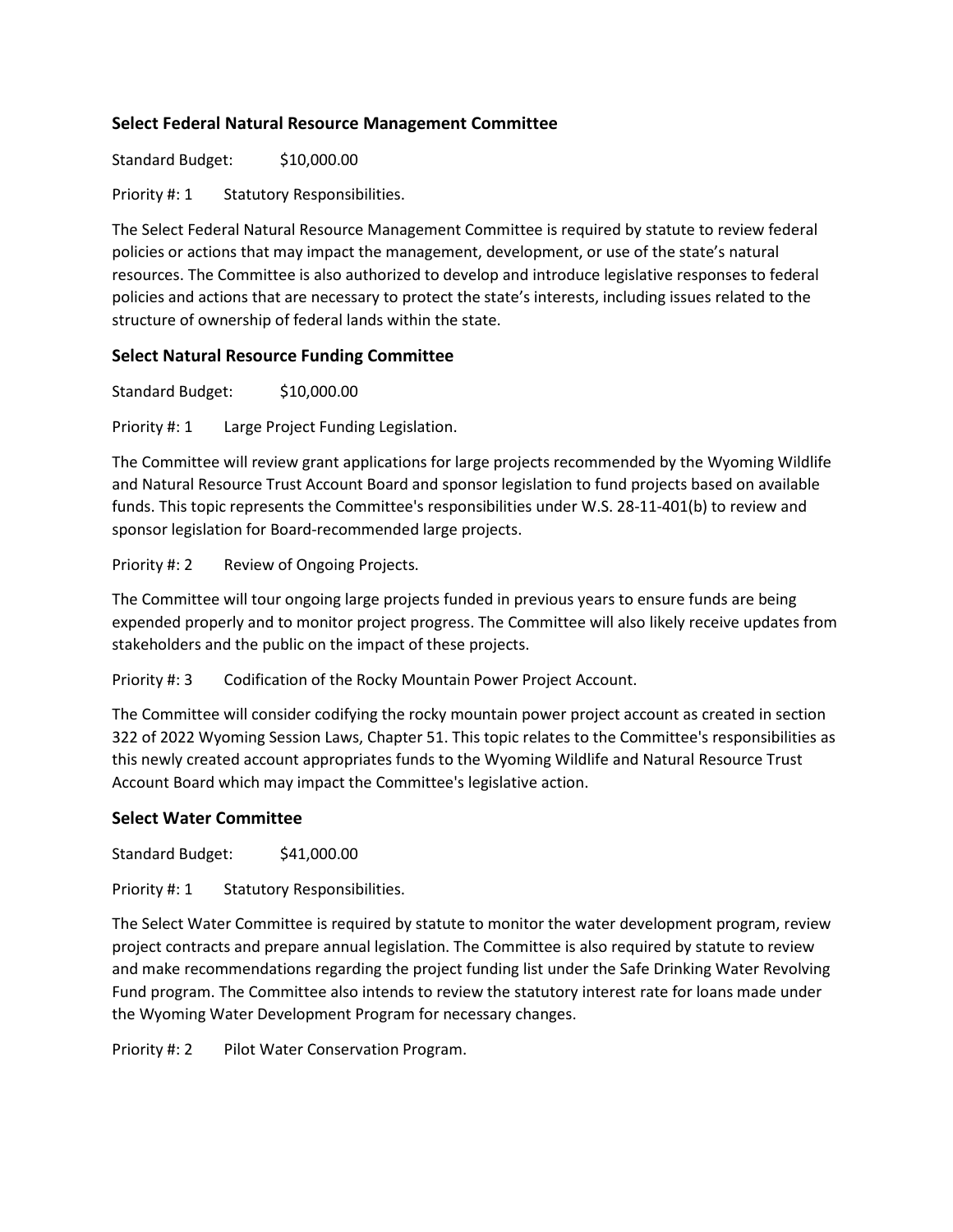The Select Water Committee will review potential statutory changes needed to support the authorization of a pilot water conservation program in the Green River basin as part of a demand management program or curtailment under the Colorado River Compact.

Priority #: 3 Construction Permitting for Off-Channel Ponds.

The Committee will analyze the permitting processes from various agencies as it pertains to pond construction on development projects. There seems to be a lack of scrutinizing potential pond construction. The U.S. Corps of Engineers looks at them, as does the State Engineer's office. However, they are only allowed to evaluate certain criteria. No one has the authority to restrict or say no to pond construction, even though it may have serious effects on the environment and fishery populations. The Soil Conservation Districts are very concerned over this issue.

Priority #: 4 Water Right Issue Associated with Development of Lands Within an Irrigation District.

The Committee will analyze a water right issue associated with lands within an irrigation district when the owner elects to abandon the water right in association with his development of the land. This situation could create a hardship on the district to meet financial obligations.

Priority #: 5 Groundwater interference with surface water and prior appropriation doctrine.

Select Water Committee will review W.S. 41-3-911 and W.S. 41-3-916 for potential statutory changes.

Priority #: 6 Review of Wyoming Supreme Court Cases Related to the Conveyance of Water Across Property.

The Select Water Committee will review the current law related to the conveyance of water across property and associated easements and the need for any legislative changes.

Priority #: 7 Reservoir One-Fill Requirement.

The Committee will review the current one-fill requirement for reservoirs to determine if statutory changes are necessary.

#### **Management Council**

Standard Budget: \$30,000.00

#### **Management Audit Committee**

Standard Budget: \$22,000.00

Priority #: 1 Statutory Responsibilities.

The Management Audit Committee will scope topics and conduct legislative audits in accordance with W.S. 28-8-107.

Priority #: 2 Humans Resources Consolidation.

The Management Audit Committee, serving in its role as the home committee to the Department of Administration and Information, will review the ongoing HR centralization to ensure the